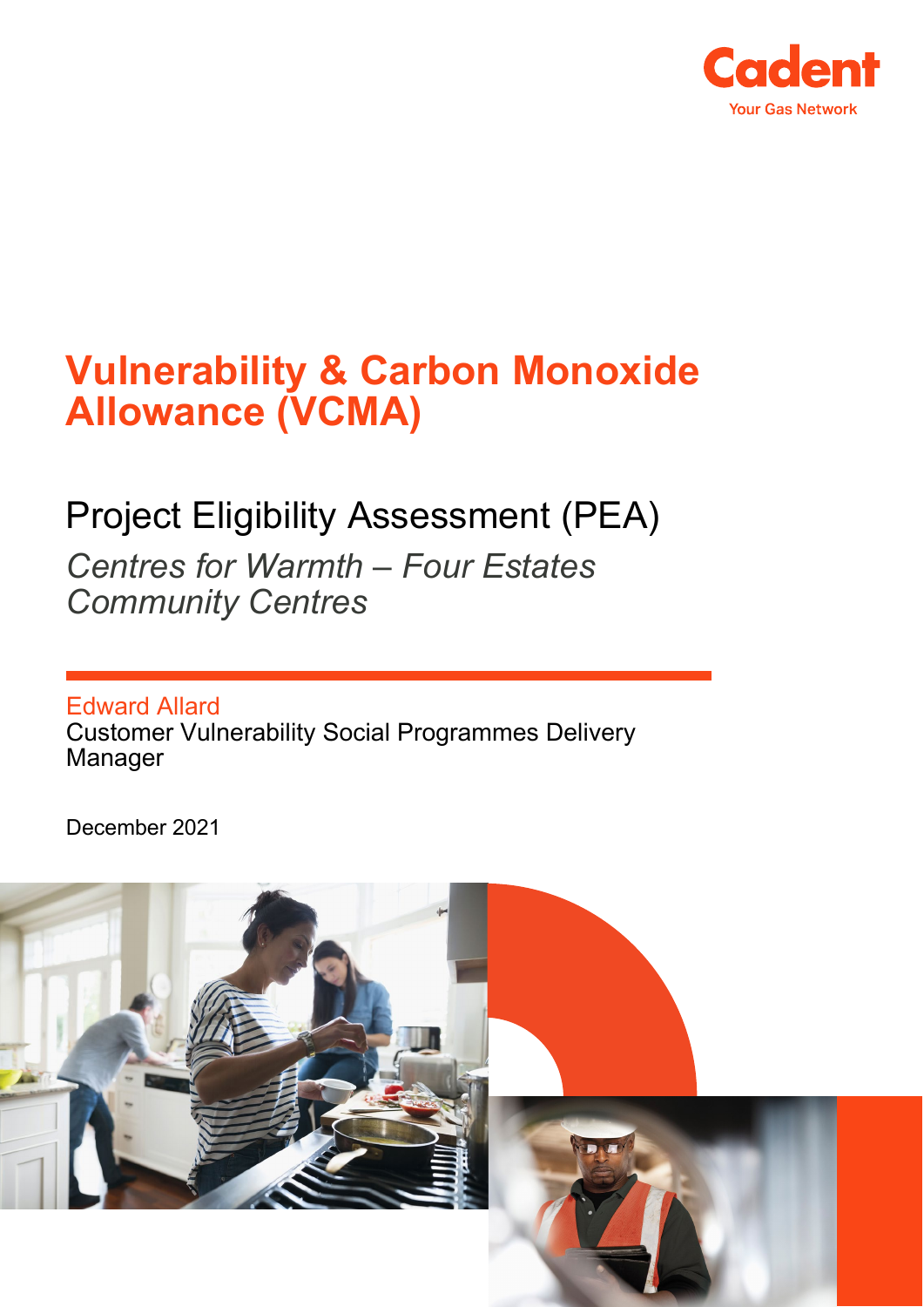

### **Gas Network Vulnerability & Carbon Monoxide Allowance (VCMA) Governance Document - Project Eligibility Criteria**

# **Section 1 - Eligibility criteria for company specific projects (other than condemned essential gas appliance repair and replacement)** In order to qualify as a VCMA project, a project must: **VCMA Eligibility Criteria Criteria Satisfied (Yes/No) a)** Have a positive, or forecasted positive Social Return on Investment (SROI), including for the gas consumers funding the VCMA project; **Yes b)** Either: **i.** Provide support to consumers in vulnerable situations, and relate to energy safeguarding, or **ii.** Provide awareness on the dangers of CO, or<br>**iii.** Reduce the risk of harm caused by CO. **i** is viewed awarehess on the darigers of  $\infty$ ; or  $\cdot$  **Yes Yes c)** Have defined outcomes and the associated actions to achieve these; **Yes d)** Go beyond activities that are funded through other price control mechanism(s) or required through licence obligations; and **Yes e)** Not be delivered through other external funding sources directly accessed by a GDN, including through other government (national, devolved or local) funding. **Yes Section 2 - Eligibility criteria for company specific essential gas appliance servicing, repair and replacement projects** In order to qualify as a VCMA project, unsafe pipework and essential gas appliance servicing, repair or replacement must meet the following criteria: **a)** A GDN has to isolate and condemn unsafe pipework or an essential gas appliance following a supply interruption or as part of its emergency service role; **N/A b)** The household cannot afford to service, repair or replace the unsafe pipework or essential gas appliance; and; **N/A c)** Sufficient funding is not available from other sources (including national, devolved or local government funding) to fund the unsafe pipework or essential gas appliance servicing, repair or replacement. **N/A**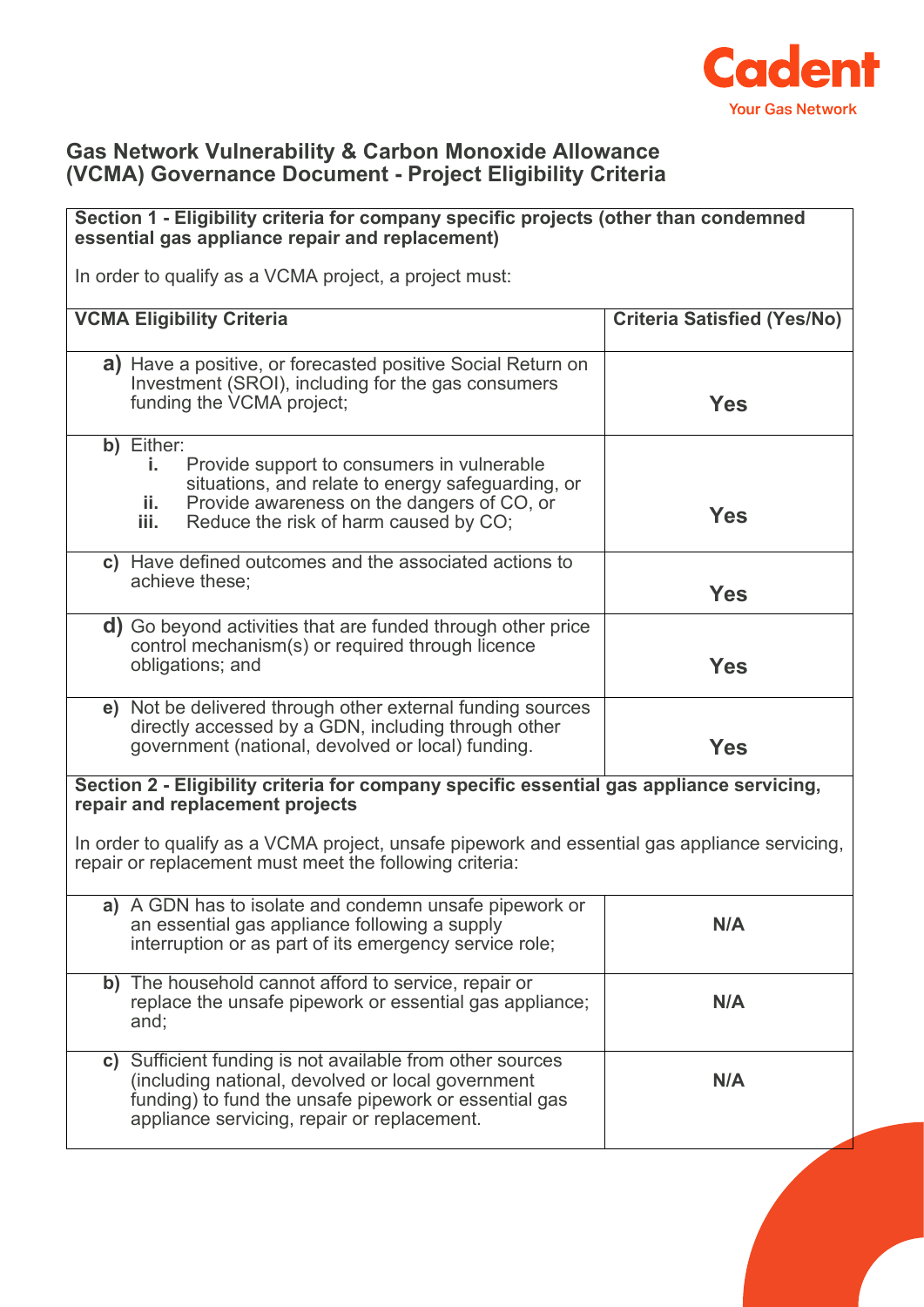

### **Section 3 - Eligibility criteria for collaborative VCMA projects**

In order to qualify as a collaborative VCMA project, a project must:

| a) Meet the above company specific and boiler repair<br>and replace (if applicable) project eligibility criteria; | N/A |
|-------------------------------------------------------------------------------------------------------------------|-----|
| b) Have the potential to benefit consumers on the<br>participating networks; and                                  | N/A |
| Involve two, or more, gas distribution companies.<br>C)                                                           | N/A |

## **Gas Network Vulnerability and Carbon Monoxide Allowance (VCMA) Governance Document - Project Registration Table 2**

| <b>Information Required</b>                                | <b>Description</b>                                                                                                                                                            |
|------------------------------------------------------------|-------------------------------------------------------------------------------------------------------------------------------------------------------------------------------|
| <b>Project Title</b>                                       | Centres For Warmth - Four Estates Community<br>Centre                                                                                                                         |
| <b>Funding GDN(s)</b>                                      | Cadent                                                                                                                                                                        |
| Role of GDN(s)<br>*For Collaborative VCMA Projects<br>only | Not applicable - Cadent specific project                                                                                                                                      |
| <b>Date of PEA Submission</b>                              | December 2021                                                                                                                                                                 |
| <b>VCMA Project Contact Name,</b><br>email, and Number     | Name: Phil Burrows,<br>Email: phil.m.burrows@cadentgas.com<br>Number: 07773 545451                                                                                            |
| <b>Total Cost (£k)</b>                                     | £36,666.66                                                                                                                                                                    |
| <b>Total VCMA Funding Required (£k)</b>                    | £36,666.66                                                                                                                                                                    |
| Problem(s)                                                 | Halton Brook is an area in Runcorn, situated with<br>Cadents North West Network. The area has high<br>levels of deprivation.                                                  |
|                                                            | High levels of deprivation are often linked to broader<br>issues such as fuel poverty, increased risk of<br>carbon monoxide poisoning and financial hardship,<br>Unemployment |
|                                                            |                                                                                                                                                                               |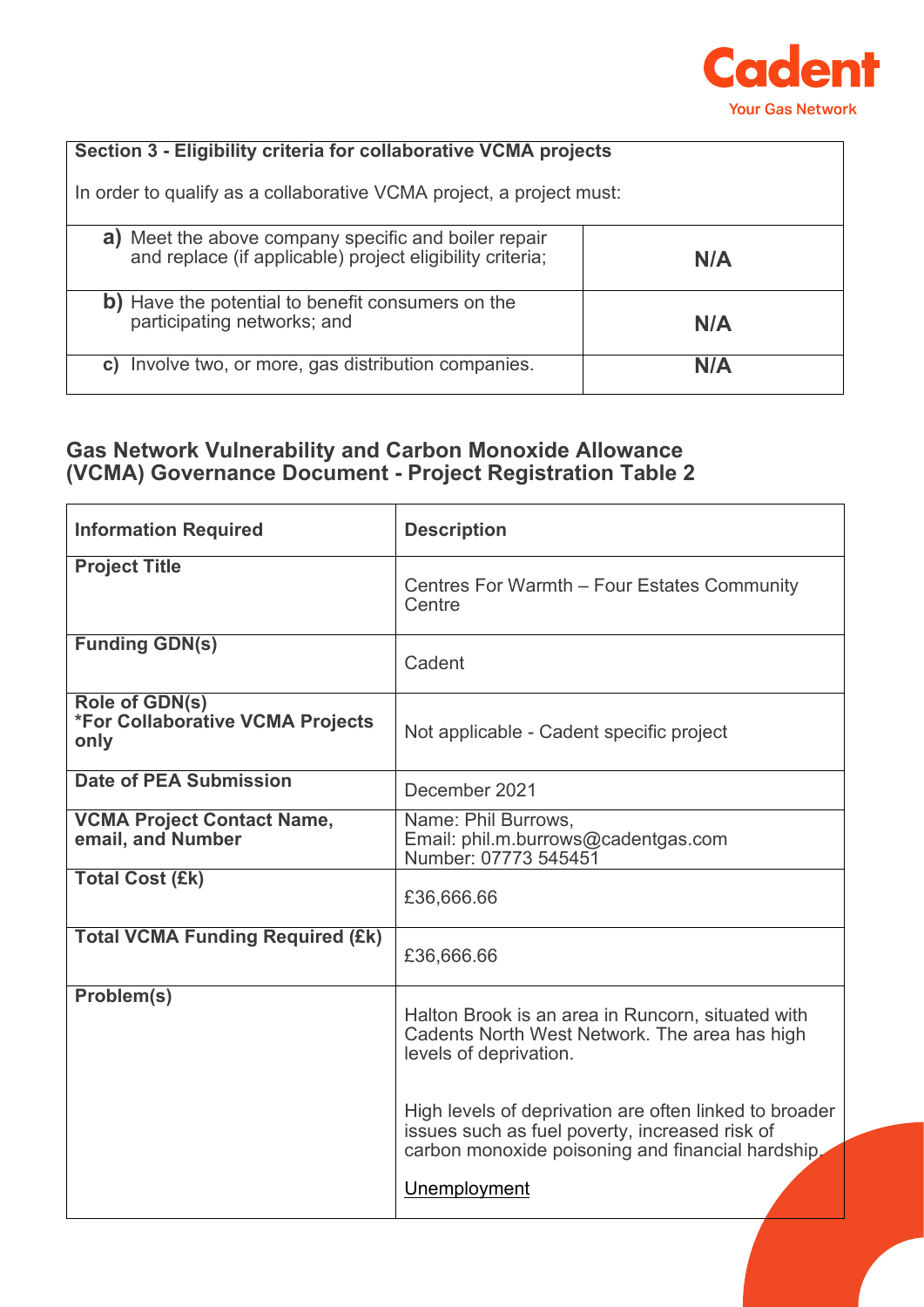

|                             | According to Labour market indicators, working-age<br>people living in the most deprived areas are more<br>than twice as likely to be unemployed as the<br>national average. Furthermore, the unemployment<br>rate in the top decile of IMD areas is 17%,<br>compared with the English average of 8% across<br>England (and 4% in the least deprived areas).            |
|-----------------------------|-------------------------------------------------------------------------------------------------------------------------------------------------------------------------------------------------------------------------------------------------------------------------------------------------------------------------------------------------------------------------|
|                             | <b>Fuel poverty</b>                                                                                                                                                                                                                                                                                                                                                     |
|                             | Statistics suggest that a higher percentage of<br>people living in deprived areas experience<br>unemployment and have a lower income as a result.                                                                                                                                                                                                                       |
|                             | They are more at risk of being in fuel poverty, as<br>they may not have enough income to adequately<br>heat their homes. They are more likely to turn their<br>heating off or down, which in turn brings about cold,<br>damp living conditions, increasing the risk of<br>associated conditions like respiratory issues, high<br>blood pressure and depression/anxiety. |
|                             | <u>Debt</u>                                                                                                                                                                                                                                                                                                                                                             |
|                             | According to the Citizens Advice Bureau those<br>households in the lowest income group are three<br>times more likely to be in debt, with the value of the<br>debt being up to six months' worth of their income.<br>Additionally, customers who rent are twice as likely<br>as those who have a mortgage to owe more than<br>six months of their income.               |
|                             | When we factor in unemployment, low income, drug<br>and alcohol abuse and mental health, the chances<br>of people being in debt are huge. These people<br>often do not have access to advice or believe there<br>is a stigma to seeking advice on debt.                                                                                                                 |
|                             | Risk of exposure to carbon monoxide and levels of<br>deprivation                                                                                                                                                                                                                                                                                                        |
|                             | Around 30-40 people living in the UK die from<br>carbon monoxide poisoning each year. An<br>additional 4,000 people attend accident and<br>emergency each year as a result of carbon<br>monoxide and 200 people are left hospitalised.                                                                                                                                  |
|                             | Issues such as fuel poverty and high household<br>debt can influence a customers risk of exposure to<br>the dangers of carbon monoxide. An unavailability<br>of household income can mean that many<br>customers do not have the means to regularly<br>service their gas appliances and/or purchase<br>audible carbon monoxide alarms.                                  |
| <b>Scope and Objectives</b> | <b>Project scope</b>                                                                                                                                                                                                                                                                                                                                                    |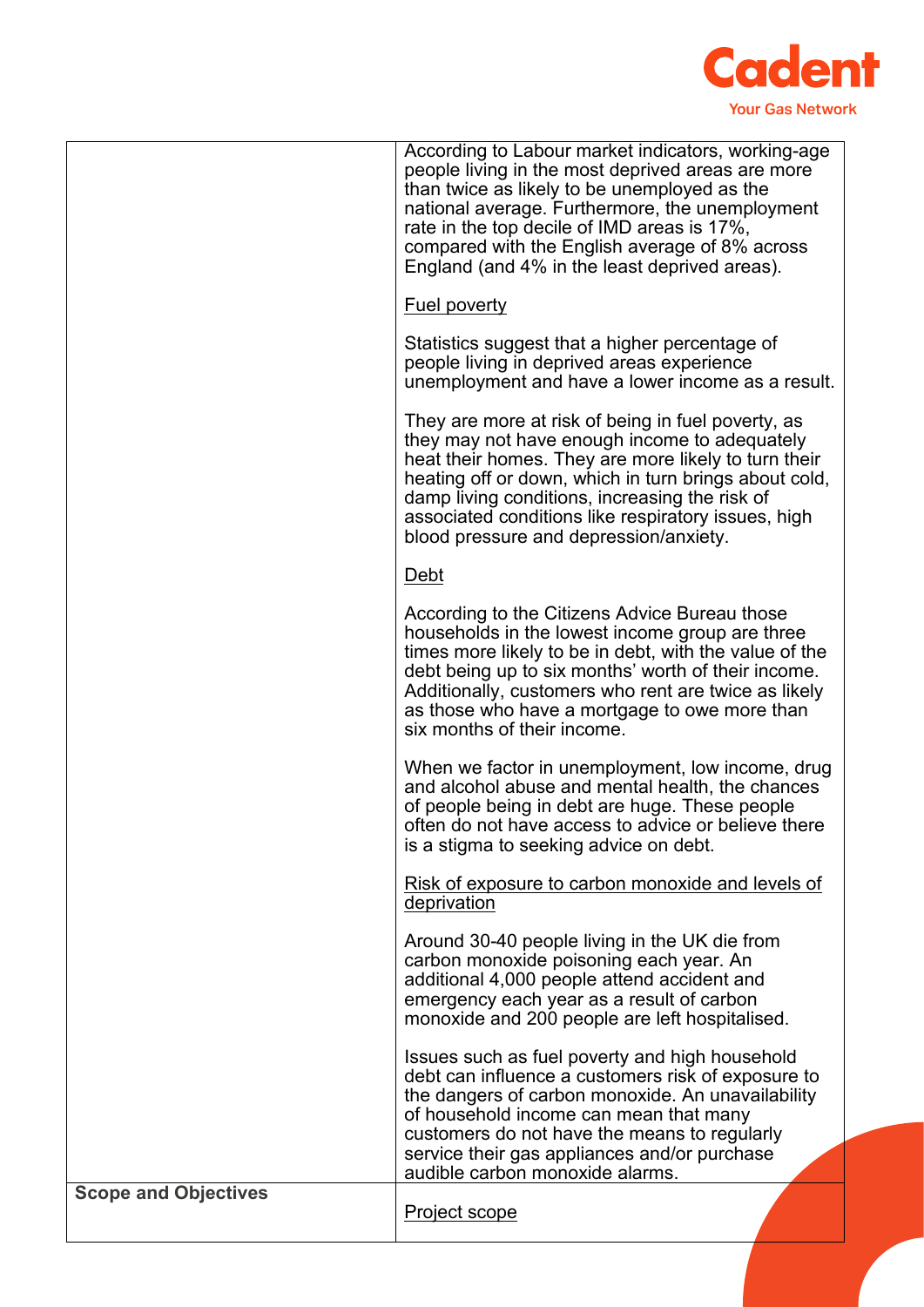

| <b>Cadent will provide Four Estates Community</b><br>Centres with £36,666.66 of VCMA funding to enable<br>the delivery of an initial 12-month Centre For<br>Warmth project.                                                                                                                                                  |
|------------------------------------------------------------------------------------------------------------------------------------------------------------------------------------------------------------------------------------------------------------------------------------------------------------------------------|
| The funding will be utilised by the centre to provide<br>a range of services to local residents living in<br>vulnerable situations.                                                                                                                                                                                          |
| These services include:                                                                                                                                                                                                                                                                                                      |
| The employment of two part time community<br>influencers who will support residents by<br>issuing a range of advice including home<br>energy efficiency, debt management, benefit<br>entitlement checks/applications and gas<br>safety.                                                                                      |
| The delivery of slow cooking classes<br>designed to promote slow cooking as an<br>affordable, energy efficient and healthy<br>method of feeding a family.                                                                                                                                                                    |
| The coordination and delivery of 6 weekly<br>community events that will utilise the centres<br>large public hall. The community events will<br>allow a large number of residents to receive<br>support through attending themed events on<br>topics such as energy debt, income<br>maximisation, employment, and gas safety. |
| The delivery of Carbon monoxide safety<br>sessions to children across holiday clubs to<br>increase awareness about the dangers and<br>signs of Carbon monoxide.                                                                                                                                                              |
| Issuing local residents key messaging via the<br>community radio station, including the<br>dangers of fuel poverty, home efficiency<br>advice and carbon monoxide safety.                                                                                                                                                    |
| The project aims to reach approximately 1300<br>households/customers over the course of the initial<br>12 - month project. This total reach will be divided<br>between:                                                                                                                                                      |
| 80-100 households receiving income<br>maximisation/energy efficiency advice.                                                                                                                                                                                                                                                 |
| 80-100 customers receiving slow cookers<br>and advice on slow cooking/efficiency.                                                                                                                                                                                                                                            |
| 1000 customers attending the community<br>events.                                                                                                                                                                                                                                                                            |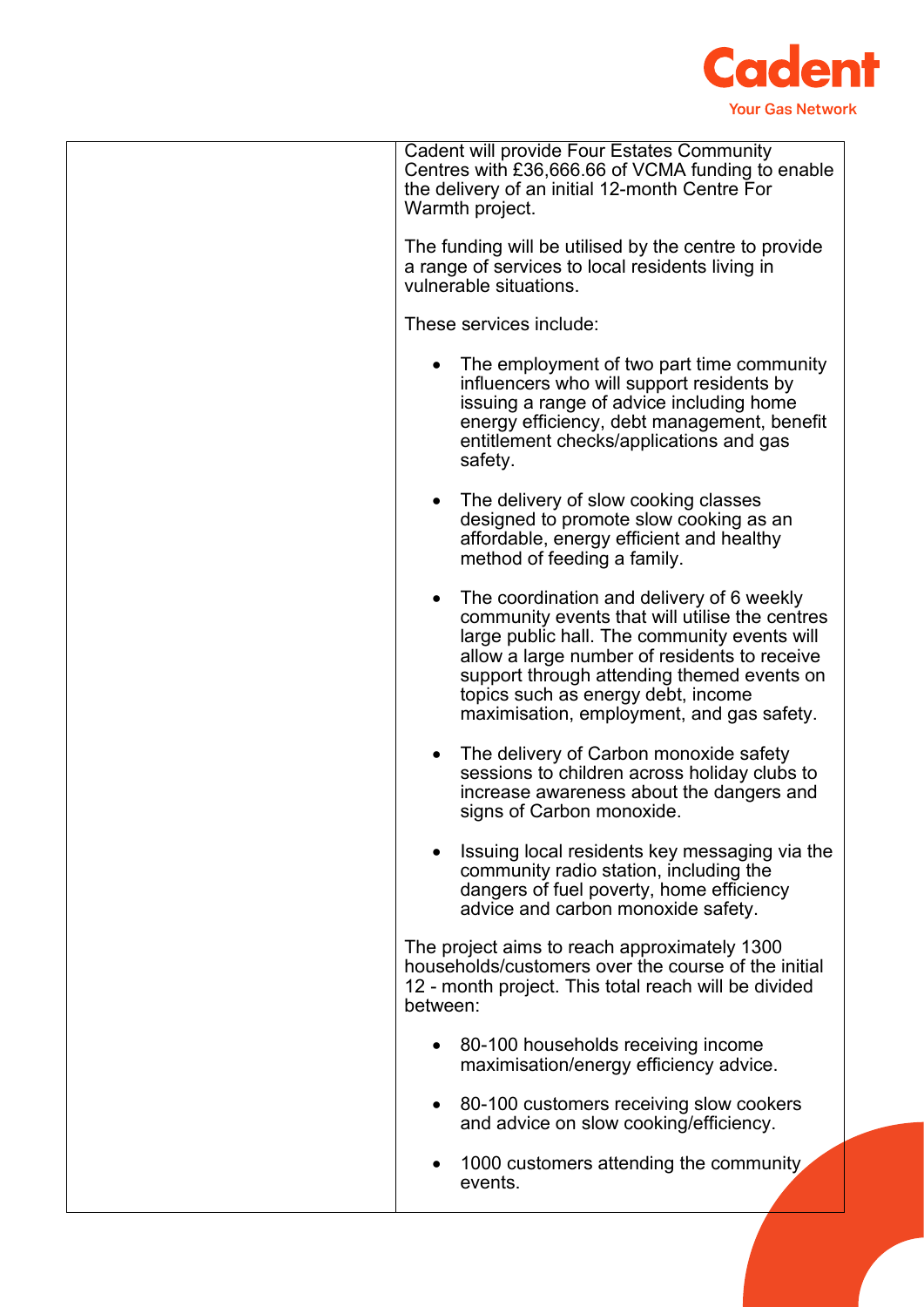

|                                 | 100 children attending the Carbon monoxide<br>safety sessions.                                                                                                                   |
|---------------------------------|----------------------------------------------------------------------------------------------------------------------------------------------------------------------------------|
|                                 | <b>Project objectives</b>                                                                                                                                                        |
|                                 | The project contains a series of objectives that will<br>allow success to be measured:                                                                                           |
|                                 | To support customers across the project area<br>$\bullet$<br>living in isolation, fuel poverty and at risk of<br>exposure to carbon monoxide.                                    |
|                                 | • To generate a positive social return on<br>investment - see the below relevant section<br>for more details.                                                                    |
|                                 | • To deliver income maximisation/home energy<br>efficiency advice to approximately 80-100<br>customers.                                                                          |
|                                 | To deliver slow cooking awareness sessions<br>to approximately 80 -100 customers.                                                                                                |
|                                 | • To deliver community events to<br>approximately 1000 customers. The events<br>will promote messaging on energy efficiency,<br>gas safety, debt management and CO<br>awareness. |
|                                 | To deliver Carbon monoxide safety sessions<br>$\bullet$<br>across 4 holiday clubs to approximately 100<br>children.                                                              |
|                                 | Reach local community members through the<br>community radio station.                                                                                                            |
| Why the Project is Being Funded |                                                                                                                                                                                  |
| <b>Through the VCMA</b>         | Cadent believe that this project meets all the<br>required VCMA eligibility criteria.                                                                                            |
|                                 | a. The project is forecasted to have a<br>positive SROI. Please see the relevant<br>section for more information.                                                                |
|                                 | We believe this project has the deliverables<br>necessary to create a positive social return<br>on investment - see the below section for<br>more details.                       |
|                                 | b. The project will either:                                                                                                                                                      |
|                                 | i.<br><b>Provide support to consumers in</b><br>vulnerable situations, and relate to<br>energy safeguarding, or                                                                  |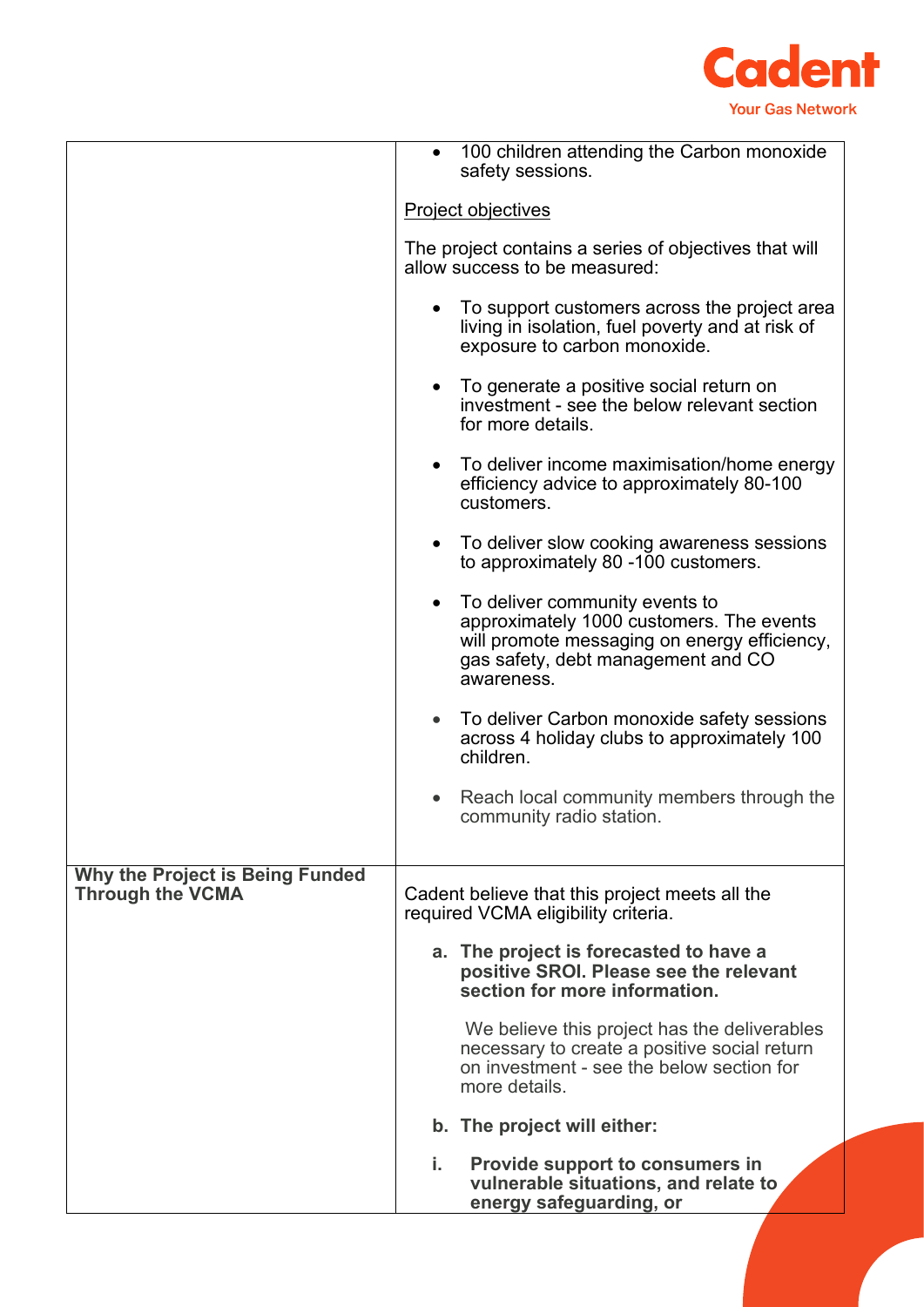

|                                                           | ii.      | Provide awareness on the dangers of                                                                                                                                                                                                                                                  |
|-----------------------------------------------------------|----------|--------------------------------------------------------------------------------------------------------------------------------------------------------------------------------------------------------------------------------------------------------------------------------------|
|                                                           |          | CO, or                                                                                                                                                                                                                                                                               |
|                                                           | iii.     | Reduce the risk of harm caused by CO                                                                                                                                                                                                                                                 |
|                                                           |          | The project will provide support to customers<br>living in vulnerable situations through energy<br>efficiency advice/income maximisation. The<br>project will also offer customers education on<br>the dangers of CO and issue audible alarms<br>to particularly at-risk households. |
|                                                           |          | c. The project has defined outcomes and the<br>associated actions to achieve them.                                                                                                                                                                                                   |
|                                                           |          | This project has clearly defined outcomes<br>and associated outcomes, the meeting of<br>which will quantify success. Further<br>information on the project's outcomes and<br>associated actions can be found in the<br>relevant section below.                                       |
|                                                           |          | d. The project goes beyond the activities<br>funded through other price control<br>mechanisms or required by licence<br>obligations.                                                                                                                                                 |
|                                                           |          | The method of delivering support to<br>customers living in venerable situations is<br>innovative, as it utilises partnerships with key<br>community stakeholders. This allows for<br>some of the hardest to reach communities to<br>benefit from Cadent's messaging                  |
|                                                           |          | e. Not be delivered through other external<br>funding sources directly accessed by a<br>GDN, including through other government<br>(national, devolved, or local) funding.                                                                                                           |
|                                                           |          | This project will be delivered solely through<br>Cadent's VCMA funding.                                                                                                                                                                                                              |
| <b>Evidence of Stakeholder/Customer</b><br><b>Support</b> | poverty. | <sup>1</sup> Cadent's independent customer engagement<br>group report for its RIIO-GD2 business plans<br>contains feedback on a variety of proposals,<br>including Cadent's ambitions for tackling fuel                                                                              |
|                                                           |          | The report supported Cadent's holistic approach to<br>tackling fuel poverty, whereby a household is<br>supported with a combination of services/advice.                                                                                                                              |
|                                                           |          | The Customer engagement group recognised the<br>need for a holistic approach that supports a                                                                                                                                                                                         |

<span id="page-6-0"></span><sup>1</sup> https://cadentgas.com/nggdwsdev/media/Downloads/business-plan/Cadent-CEG-reportwith-appendices.pdf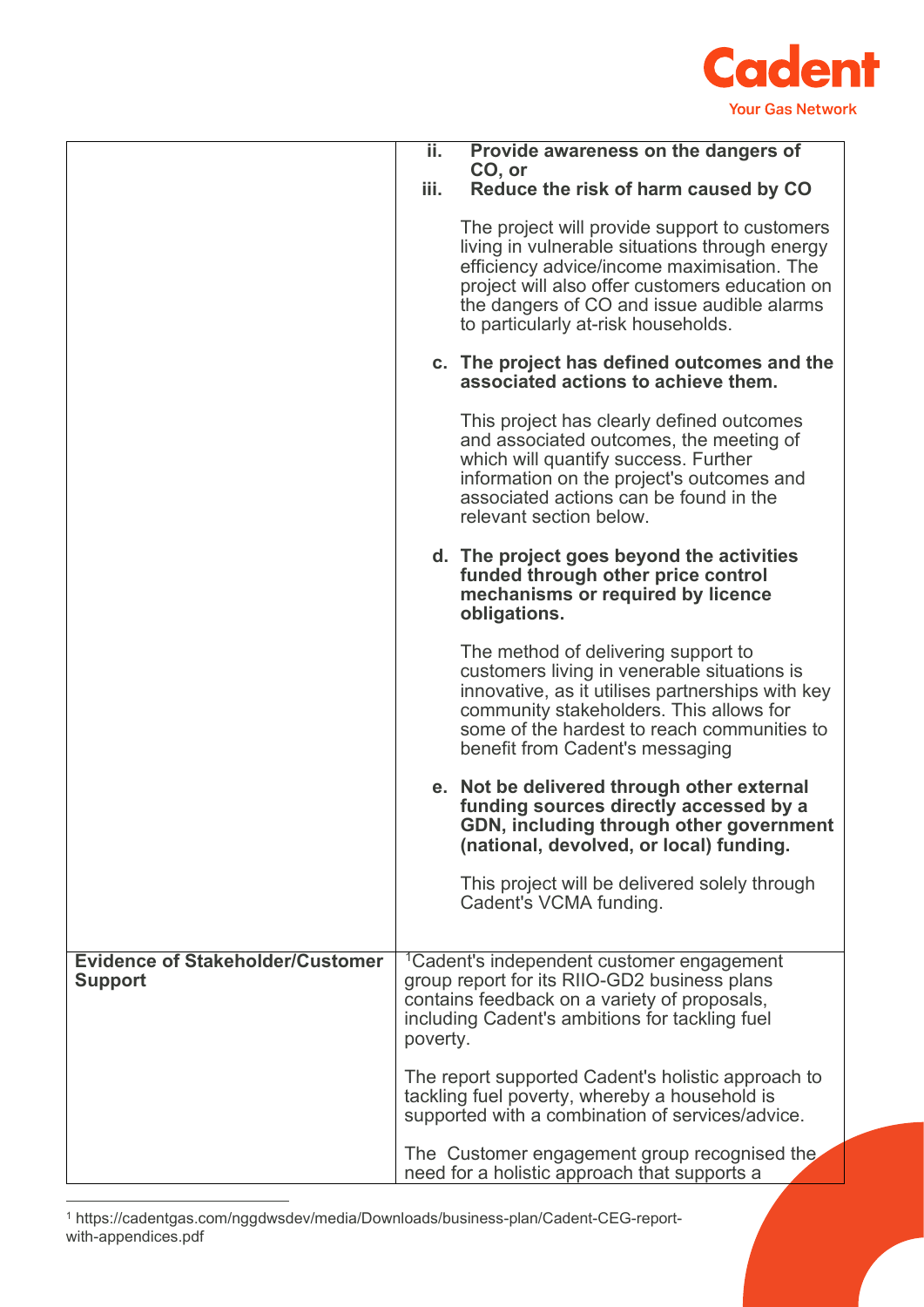

|                                                                    | household with its fuel prices (FPNES), energy<br>efficiency (advice/repair and replacement) and<br>household income (income maximisation).<br>The Centre For Warmth partnership with Four<br>Estates Community centres will allow Cadent to<br>apply a holistic approach to supporting fuel poor<br>households. Residents will receive a combination of<br>services such as energy advice and benefit<br>entitlement checks, all of which are designed to<br>increase household income and help residents<br>better manage their energy. |
|--------------------------------------------------------------------|-------------------------------------------------------------------------------------------------------------------------------------------------------------------------------------------------------------------------------------------------------------------------------------------------------------------------------------------------------------------------------------------------------------------------------------------------------------------------------------------------------------------------------------------|
| <b>Information Required</b>                                        | <b>Description</b>                                                                                                                                                                                                                                                                                                                                                                                                                                                                                                                        |
| <b>Outcomes, Associated Actions and</b><br><b>Success Criteria</b> | Project outcomes                                                                                                                                                                                                                                                                                                                                                                                                                                                                                                                          |
|                                                                    | The VCMA project will be delivered in partnership<br>with Four Estates community centres and aims to<br>support approximately 1300 residents with<br>energy/safety/loneliness issues across an initial 12<br>month project period.                                                                                                                                                                                                                                                                                                        |
|                                                                    | The Four Estates Centre For Warmth project aims<br>to achieve the following outcomes:                                                                                                                                                                                                                                                                                                                                                                                                                                                     |
|                                                                    | Provide support and advice to customers on<br>$\bullet$<br>numerous topics including benefit entitlement<br>checks, homelessness, energy advice, fuel<br>bank vouchers, income maximisation and<br>mental health support.                                                                                                                                                                                                                                                                                                                 |
|                                                                    | Provide slow cooking classes to local<br>residents to promote the potential<br>affordability, efficiency, and health benefits                                                                                                                                                                                                                                                                                                                                                                                                             |
|                                                                    | Provide support to lonely local residents,<br>$\bullet$<br>ensuring that they can access the community<br>centre and the services it offers.                                                                                                                                                                                                                                                                                                                                                                                              |
|                                                                    | • Provide residents with energy efficiency<br>advice and carbon monoxide awareness.                                                                                                                                                                                                                                                                                                                                                                                                                                                       |
|                                                                    | <b>Associated actions</b>                                                                                                                                                                                                                                                                                                                                                                                                                                                                                                                 |
|                                                                    | • Cadent's funding will be used to employ and<br>train two part time community advisors. The<br>advisors will have the skills to provide<br>services aimed at tackling fuel poverty, risk of<br>exposure to CO and loneliness.                                                                                                                                                                                                                                                                                                            |
|                                                                    | Four Estates community centres will deliver<br>$\bullet$<br>slow cooking classes which promote<br>affordable, healthy, and efficient cooking.                                                                                                                                                                                                                                                                                                                                                                                             |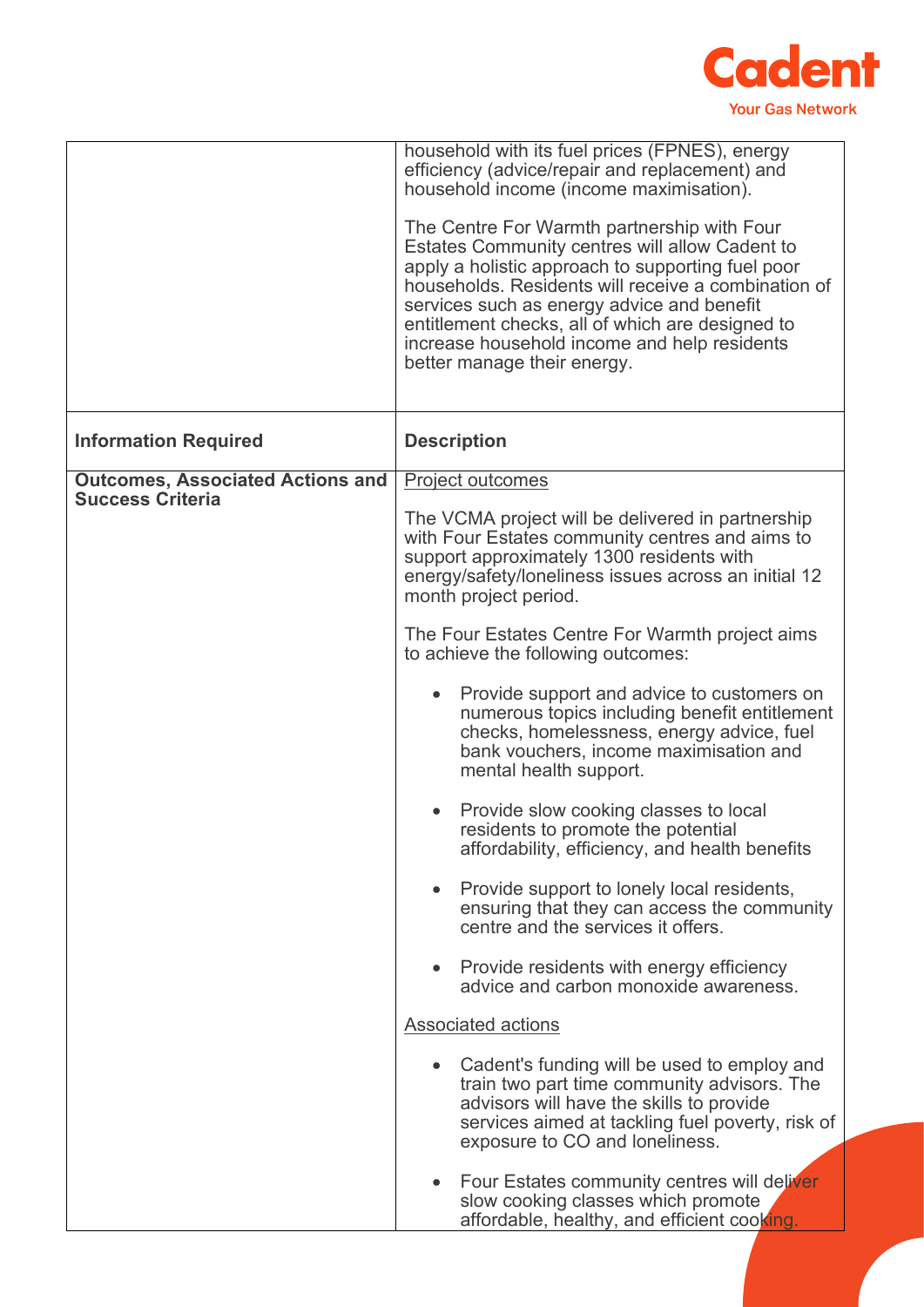

| Slow cookers will then be provided free of<br>charge to those who attended the classes.                                                                                                                     |
|-------------------------------------------------------------------------------------------------------------------------------------------------------------------------------------------------------------|
| • Cadent will provide funding to enable Four<br>Estates community centres to deliver 6<br>themed community information days with<br>links to energy, debt management and safety<br>messaging.               |
| • Four Estates community centre will deliver<br>Carbon Monoxide safety sessions to<br>between 80-120 children across 4 holiday<br>clubs aimed at raising awareness of the<br>dangers of CO.                 |
| • Four Estates community centres will us the<br>community radio station to issue key Cadent<br>messaging to local residents.                                                                                |
| <b>Success criteria</b>                                                                                                                                                                                     |
| The success of the project will be evaluated against<br>the meeting of the project's objectives. These<br>objectives include:                                                                               |
| 1. The project will reach approximately 1300<br>customers across the course of the initial 12 -<br>months.                                                                                                  |
| 2. 80-100 customers will receive in-depth 1-2-1<br>advice on income maximisation and home<br>energy efficiency advice.                                                                                      |
| 3. 80-100 residents will receive support with<br>learning how to use slow cookers as an<br>affordable, efficient, and healthy means of<br>cooking.                                                          |
| 4. 1000 customers will attend large community<br>events focussed on topics such as energy<br>efficiency, debt management, safety, and<br>employability.                                                     |
| 5. Sign 500 people upto the PSR                                                                                                                                                                             |
| As well as aiming to reach a target number of<br>customers, Cadent and Four estates Community<br>centres will review the qualitative benefits/indicators<br>of the project as part of the final evaluation. |
| Meeting of the below indicators will help Cadent<br>determine the success of the project:                                                                                                                   |
| Customers will realise increases in<br>household income through ensuring that they                                                                                                                          |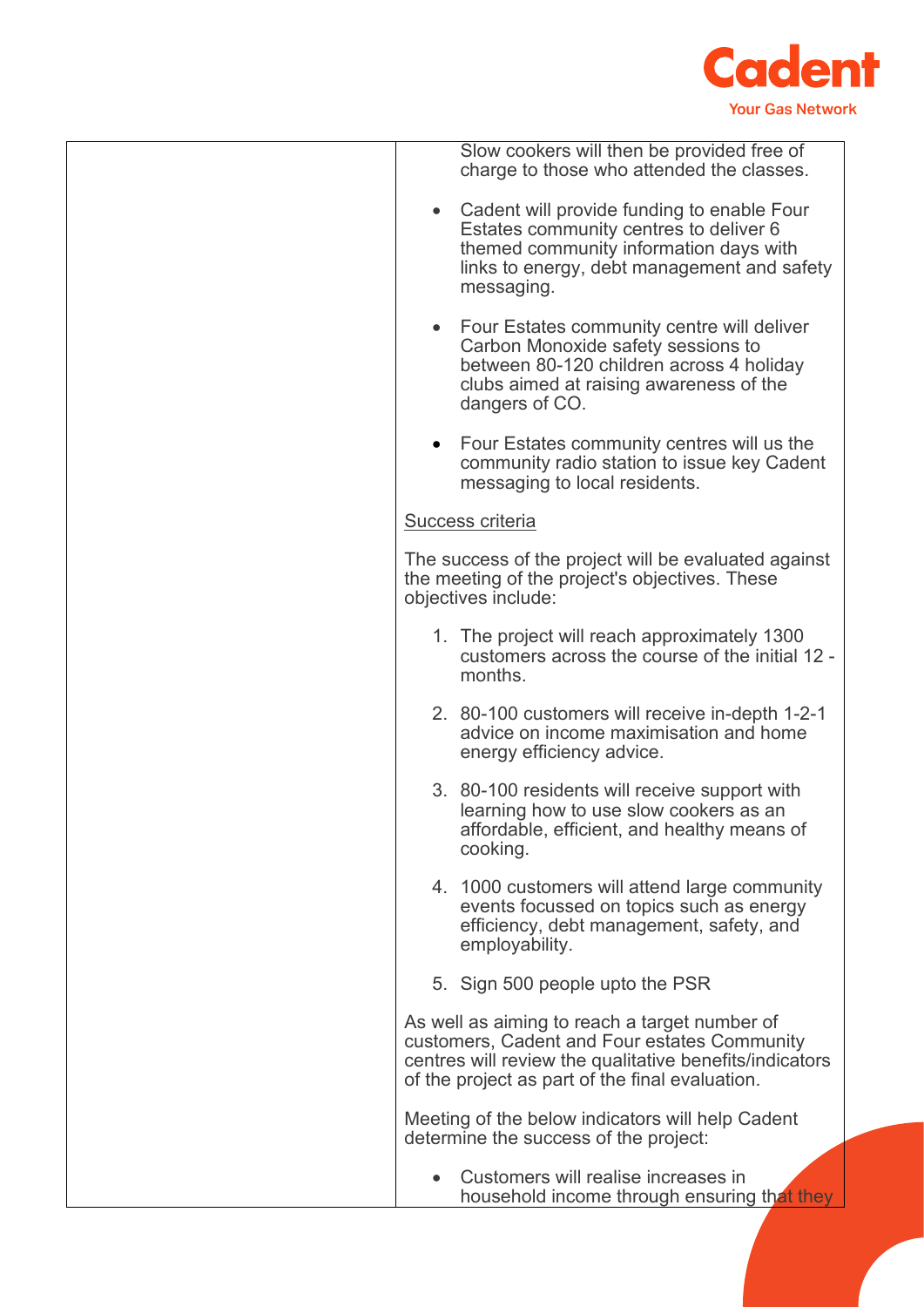

|                                                              | are claiming the benefits that they are<br>entitled to.                                                                                                                                                                                                                             |
|--------------------------------------------------------------|-------------------------------------------------------------------------------------------------------------------------------------------------------------------------------------------------------------------------------------------------------------------------------------|
|                                                              | Homeless local residents are supported with<br>$\bullet$<br>financial, wellbeing and safety advice.                                                                                                                                                                                 |
|                                                              | • Customers will report a decrease in anxiety<br>and stress due to receiving support with<br>home energy, financial and wider issues.                                                                                                                                               |
|                                                              | Customers will be able to utilise slow cooking<br>$\bullet$<br>to make affordable and healthy meals whilst<br>reducing their energy and food bills.                                                                                                                                 |
|                                                              | Isolated members of the community will<br>$\bullet$<br>report an improvement in mental wellbeing<br>through experiencing lower feelings of<br>loneliness.                                                                                                                           |
|                                                              | Customers will report an increased<br>$\bullet$<br>awareness of the dangers of carbon<br>monoxide and an increased feeling of safety<br>at home.                                                                                                                                    |
| <b>Project Partners and Third Parties</b><br><b>Involved</b> | <b>Four Estates Community Centre</b>                                                                                                                                                                                                                                                |
| <b>Potential for New Learning</b>                            | The Centre for Warmth project offers learning<br>opportunities for other VCMA projects that Cadent may<br>look to support. It will allow us to understand whether we<br>can have a positive impact on communities by our<br>presence that are most vulnerable and deprived.         |
| <b>Scale of VCMA Project and SROI</b>                        | Scale of VCMA project                                                                                                                                                                                                                                                               |
| <b>Calculations</b>                                          | PLEASE NOTE THAT THE CALCULATIONS BELOW FOR SROI ARE<br><b>BASED ON FORECASTED DATA FROM SIA PARTNERS HOWEVER,</b><br>EXISTING C4W SCHEMES ACTUAL DATA SHOW CONSIDERABLY MORE<br>BENEFIT. THIS WILL BE AMENDED WHEN WE HAVE SUFFICIENT<br><b>ACTUAL DATA FROM THIS PARTNERSHIP.</b> |
|                                                              | The Four Estates Centre For Warmth project will<br>deliver support for an initial 12 month duration. The<br>project will focus on the provision of advice to<br>approximately 1300 customers.                                                                                       |
|                                                              | Social return on investment calculations                                                                                                                                                                                                                                            |
|                                                              | Forecasted social return on investment =<br>£140,204                                                                                                                                                                                                                                |
|                                                              | Investment = $£36,666.66$                                                                                                                                                                                                                                                           |
|                                                              | Forecasted 5-year gross present value from<br>the issuing energy/income advice = £55,059                                                                                                                                                                                            |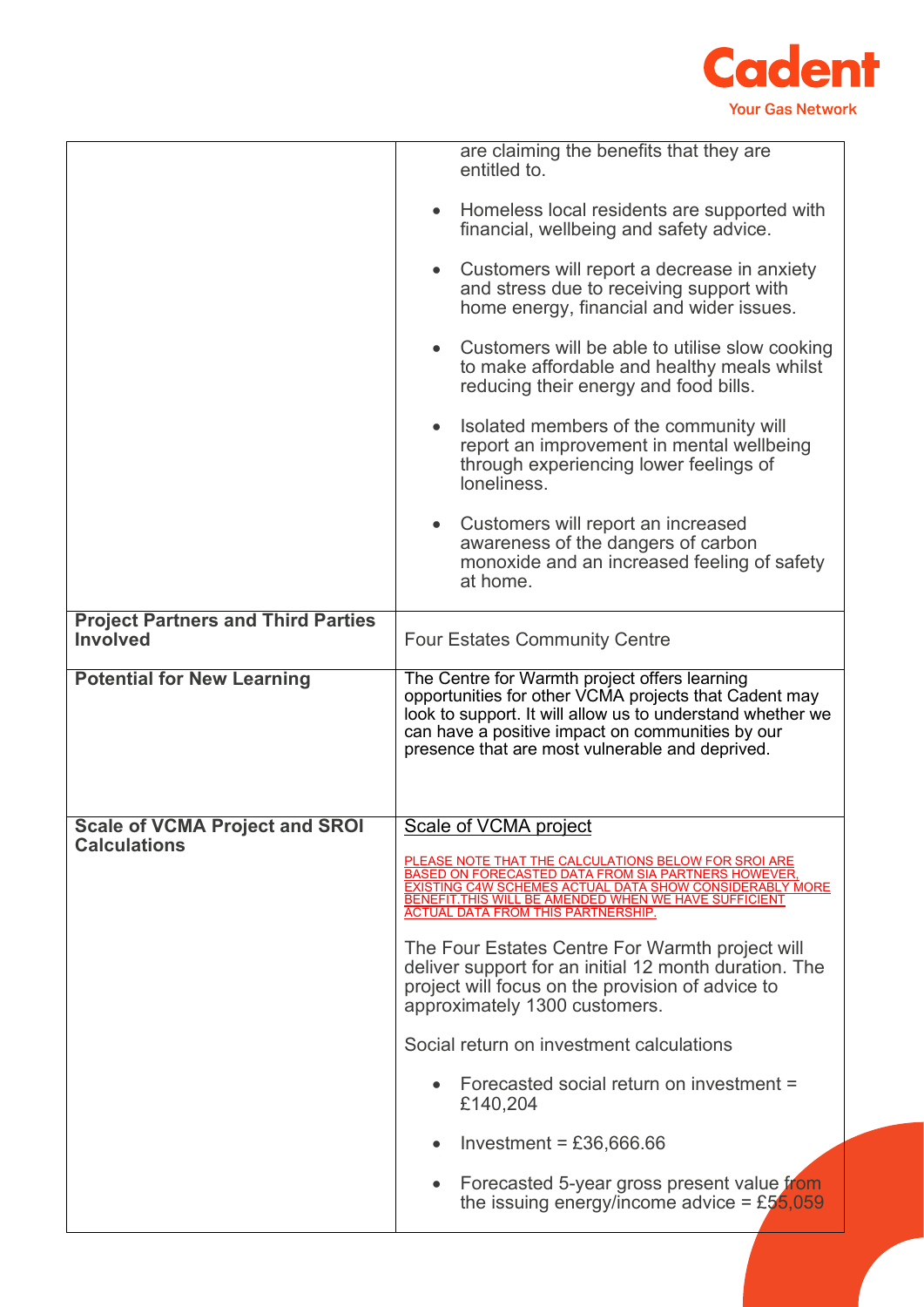

| • Forecasted 5-year gross present value from<br>tackling loneliness = £13,200                                                                                                             |
|-------------------------------------------------------------------------------------------------------------------------------------------------------------------------------------------|
| Forecasted 5-year gross present value from<br>PSR sign ups $=\pounds 71,945$                                                                                                              |
| Gross present value from the issuing of<br>energy/income advice                                                                                                                           |
| A significant portion of Cadent's VCMA funding on<br>this project will be used to employ two part time<br>community advisors.                                                             |
| The community advisors will support customers with<br>the issuing of face-to-face in-depth income<br>maximisation/energy advice.                                                          |
| Cadent employed SROI consultants SIA Partners to<br>evaluate the average 5-year gross present value<br>from a series of energy advice and income<br>maximisation topics.                  |
| For the purpose of calculating gross present value<br>to be delivered by the community advisors, we have<br>split the energy/income advice topics into the<br>following categories.       |
| <b>Energy debt advice</b>                                                                                                                                                                 |
| Fuel debt written off = £842.74<br>Water debt managed = £543.05<br>Fuel debt managed = £156.55<br>Average value = £514.11                                                                 |
| Income maximisation support                                                                                                                                                               |
| Income maximisation/benefits claim = £1717.11<br>Trust fund support = $£822.84$<br>Warm Homes Discount = $£140.00$<br>Tariffs and switching advice = £223.36<br>Average value = $£725.83$ |
| <b>Energy efficiency savings</b>                                                                                                                                                          |
| Efficient use of appliances = £367.77<br>ECO measures availability = £803.38<br>Heating/hot water controls = $£332.33$<br>Priority services register = £143.89<br>Average value = £411.84 |
| Average value across all categories = £550.59                                                                                                                                             |
| 100 customers will receive advice on energy<br>efficiency/income maximisation or energy debt.                                                                                             |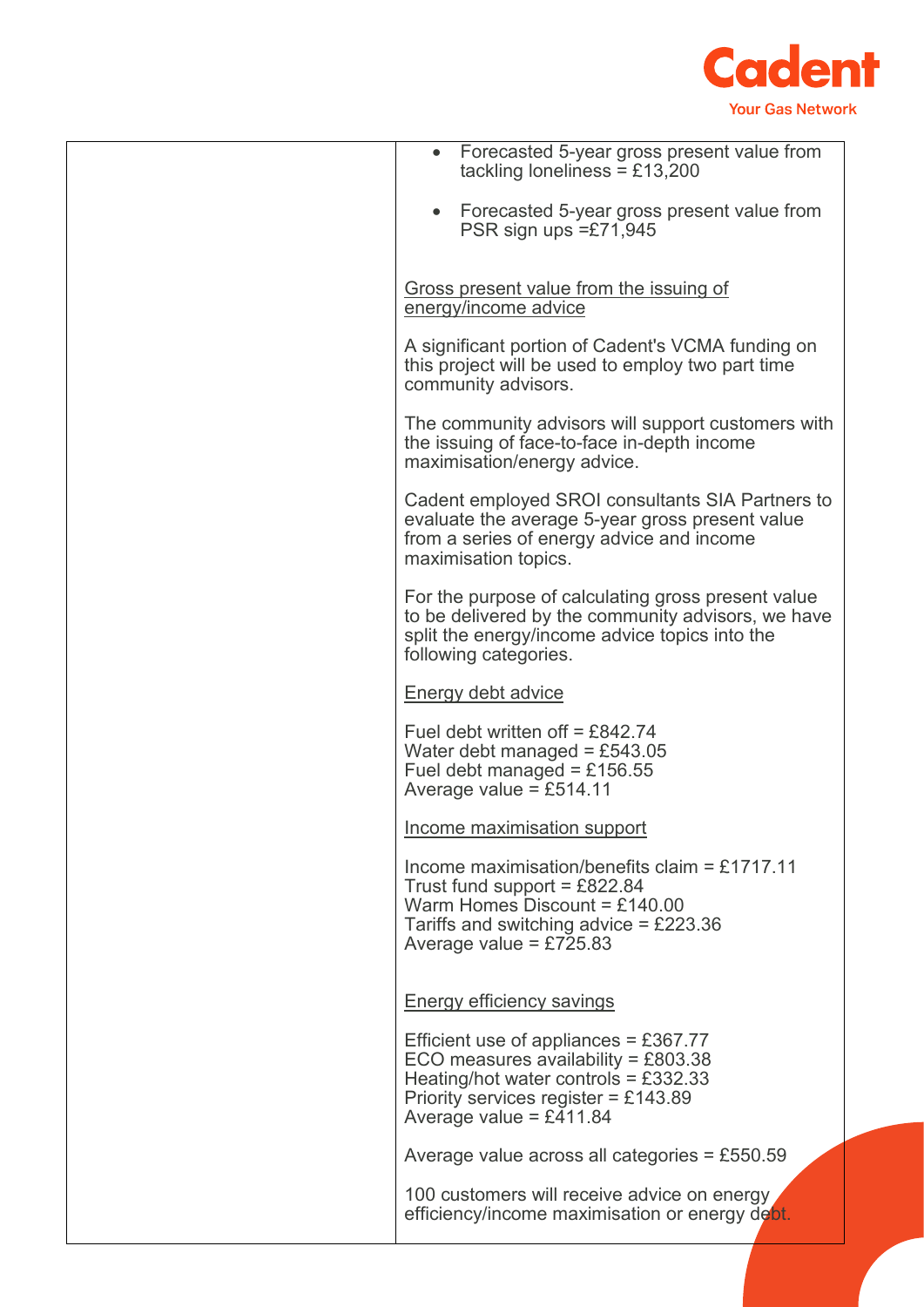

|                                        | The average gross present value of one of these<br>topics is £550.59.                                                                                                                                                                                                                                                                    |
|----------------------------------------|------------------------------------------------------------------------------------------------------------------------------------------------------------------------------------------------------------------------------------------------------------------------------------------------------------------------------------------|
|                                        | 100 customers each receiving £550.59 in value<br>equates to a total 5-year gross present value of<br>£55,059                                                                                                                                                                                                                             |
|                                        | <b>Gross present value from tackling loneliness</b>                                                                                                                                                                                                                                                                                      |
|                                        | <sup>2</sup> The Office of National Statistics reports that 18% of<br>the British population (11.4 million people) is aged<br>65 or over.                                                                                                                                                                                                |
|                                        | <sup>3</sup> Research by Global Health and Pharma shows that<br>on average 9.5% of the population over the age of<br>65 had feelings of loneliness most or all the time.                                                                                                                                                                 |
|                                        | <sup>4</sup> London School of Economics' 2017 briefing paper<br>reported that the cost to individuals, their families<br>and society that arises from loneliness related poor<br>health could be estimated conservatively at £6000<br>in older people. This figure was across a 10-year<br>period and equates to an annual cost of £600. |
|                                        | The Four Estates Centre For Warmth project aims<br>to reach 1300 customers across the entire project<br>duration, 18% of which will be over the age of 65.<br>This equates to 234 customers.                                                                                                                                             |
|                                        | Global Health and Pharma research suggests that<br>22 individuals (9.5%) within this age group of 65<br>and over, may have feelings of loneliness.                                                                                                                                                                                       |
|                                        | London School of Economics' research suggests a<br>potential saving of £600 per annum for each older<br>customer supported that was previously<br>experiencing feelings of loneliness.                                                                                                                                                   |
|                                        | The Four Estates Centre For Warmth project will<br>run for 12 months, equating to a saving of £600 per<br>customer.                                                                                                                                                                                                                      |
|                                        | 22 customers each receiving £600 of benefit<br>equates to a total gross present value of £13,200.                                                                                                                                                                                                                                        |
| <b>VCMA Project Start and End Date</b> | Project start date: July 2022<br>Project completion date: July 2022                                                                                                                                                                                                                                                                      |

<span id="page-11-0"></span><sup>2</sup>https://www.ons.gov.uk/peoplepopulationandcommunity/birthsdeathsandmarriages/ageing/art icles/livinglongerisage70thenewage65/2019-11-19

<span id="page-11-1"></span><sup>3</sup> [https://www.ghp-news.com/2018-the-scale-of-loneliness-amongst-the-uk-s-elderly](https://www.ghp-news.com/2018-the-scale-of-loneliness-amongst-the-uk-s-elderly-population/)[population/](https://www.ghp-news.com/2018-the-scale-of-loneliness-amongst-the-uk-s-elderly-population/)

<span id="page-11-2"></span><sup>4</sup> https://www.lse.ac.uk/business/consulting/assets/documents/making-the-economic-case-forinvesting-in-actions-to-prevent-and-or-tackle-loneliness-a-systematic-review.pdf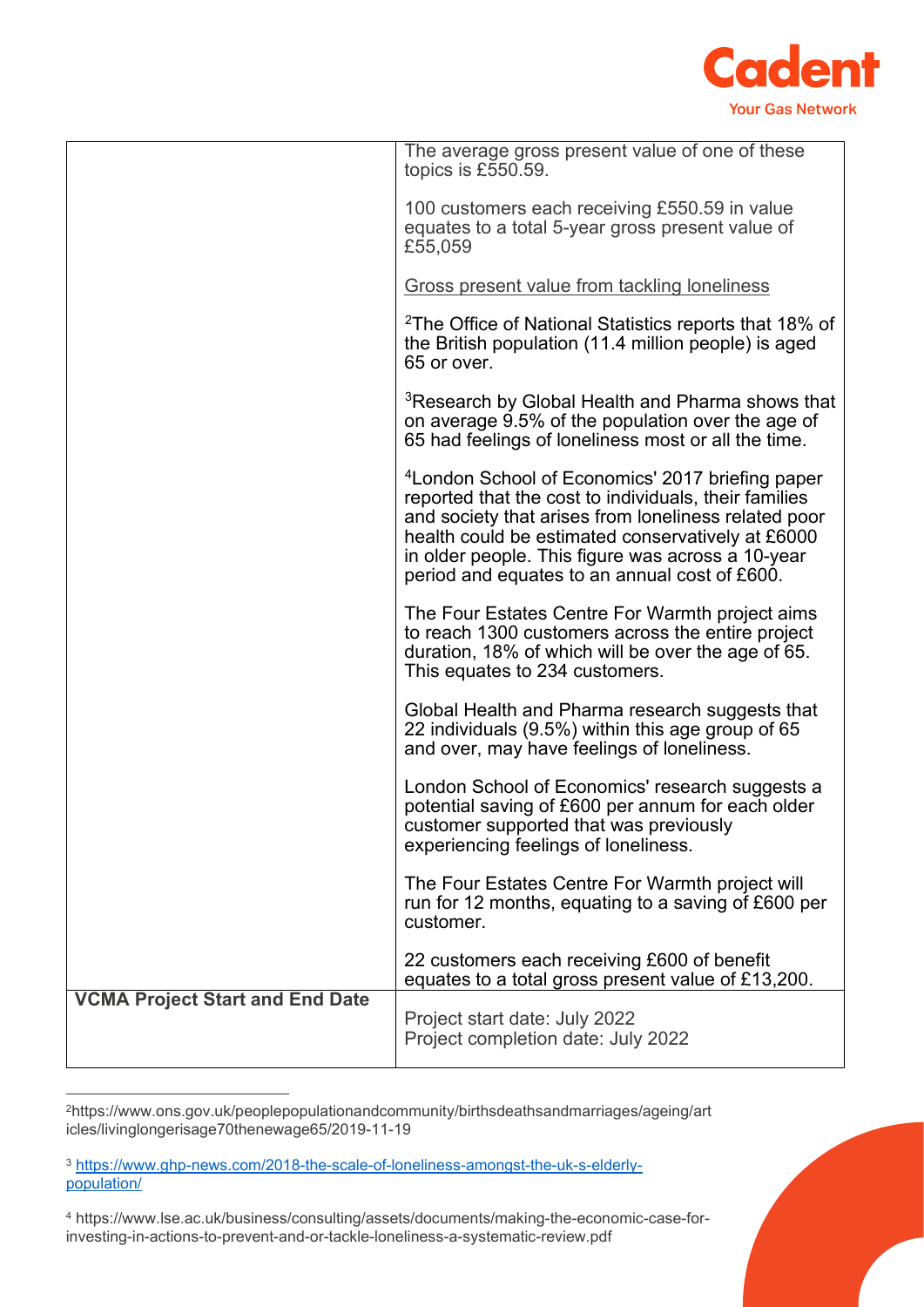

| <b>Geographical Area</b>                 | The project will be delivered to communities in and<br>around the Halton Brook area, in our North West<br>Network |
|------------------------------------------|-------------------------------------------------------------------------------------------------------------------|
| <b>Remaining Amount in the</b>           | To be confirmed upon Director of Customer                                                                         |
| <b>Allowance at Time of Registration</b> | Strategy sign-off.                                                                                                |